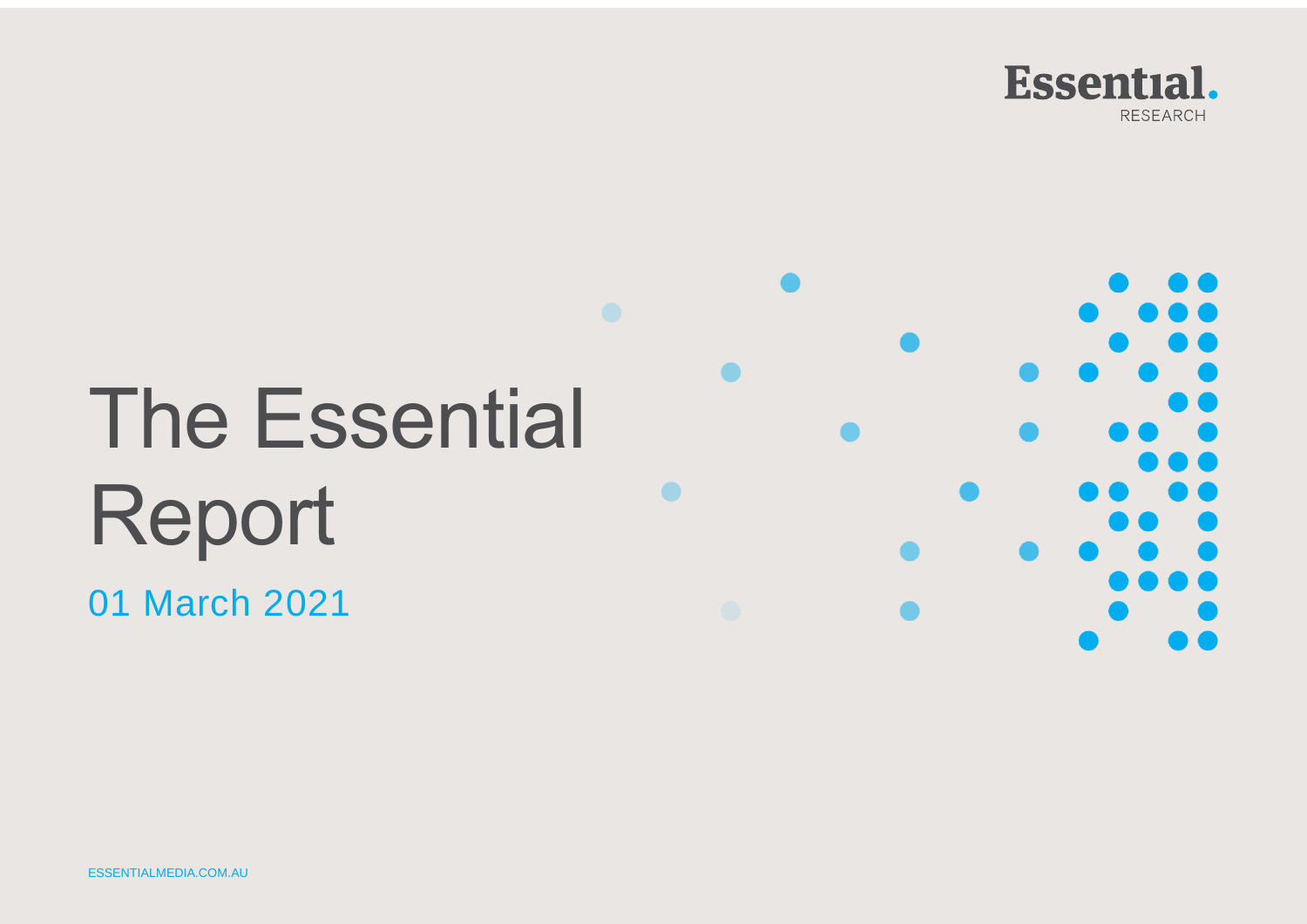# **The Essential Report**





Our researchers are members of the Research Society.



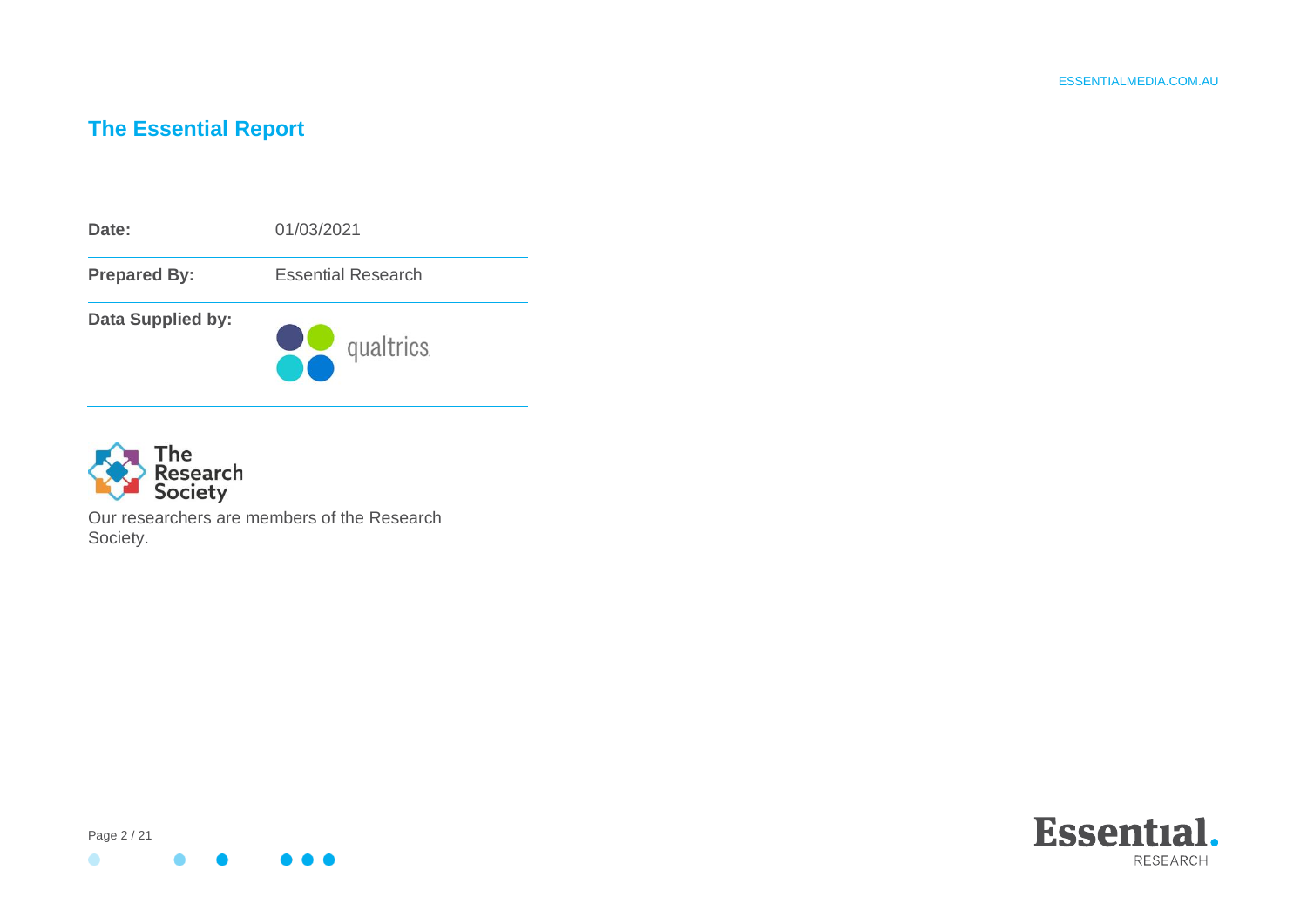# **About this poll**

This report summarises the results of a fortnightly omnibus conducted by Essential Research with data provided by Qualtrics. The survey was conducted online from 24<sup>th</sup> February to 1<sup>st</sup> March 2021 and is based on 1,074 respondents.

The methodology used to carry out this research is described in the appendix at the end of the report.

Note that due to rounding, not all tables necessarily total 100% and subtotals may also vary.



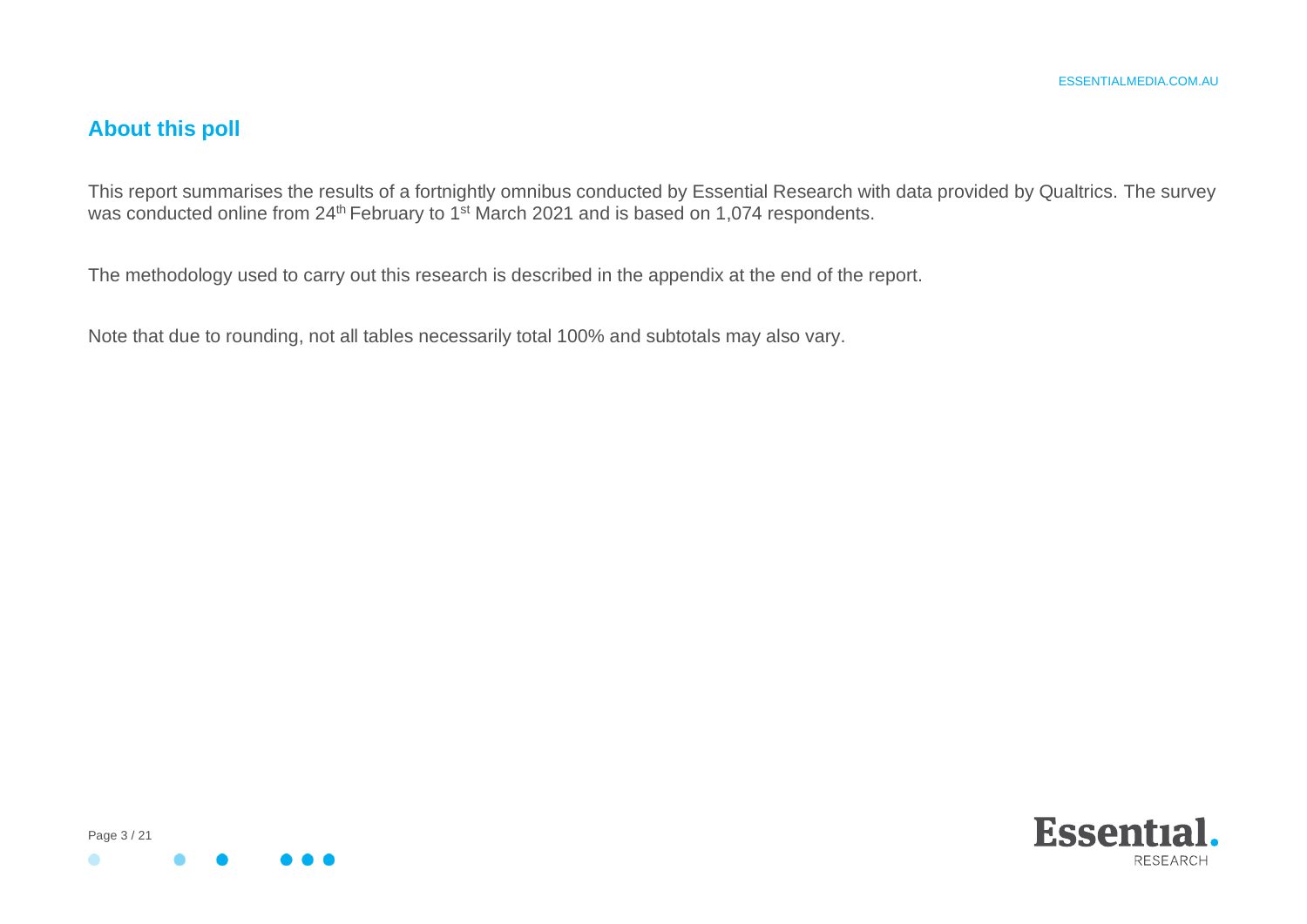# **Federal government response to Covid-19**

|                       | 01/03 | 15/02 | 01/02 | 30/11 | 16/11 | 02/11 | 05/10 | 21/09 | 07/09 | 24/08 | 10/08 | 27/07 |
|-----------------------|-------|-------|-------|-------|-------|-------|-------|-------|-------|-------|-------|-------|
| Very poor             | 6%    | 5%    | 4%    | 6%    | 5%    | 5%    | 5%    | 5%    | 8%    | 6%    | 7%    | 6%    |
| Quite poor            | 8%    | 7%    | 11%   | 8%    | 9%    | 10%   | 12%   | 13%   | 12%   | 11%   | 8%    | 11%   |
| Neither good nor poor | 24%   | 19%   | 19%   | 19%   | 18%   | 24%   | 22%   | 21%   | 22%   | 22%   | 21%   | 20%   |
| Quite good            | 39%   | 42%   | 42%   | 41%   | 41%   | 39%   | 39%   | 40%   | 40%   | 40%   | 40%   | 40%   |
| Very good             | 23%   | 27%   | 25%   | 26%   | 26%   | 22%   | 21%   | 21%   | 18%   | 22%   | 24%   | 24%   |
| <b>TOTAL: Poor</b>    | 14%   | 12%   | 14%   | 13%   | 15%   | 15%   | 18%   | 18%   | 19%   | 17%   | 16%   | 16%   |
| <b>TOTAL: Good</b>    | 62%   | 69%   | 67%   | 67%   | 67%   | 61%   | 60%   | 61%   | 59%   | 61%   | 63%   | 64%   |
| Base (n)              | .074  | 1.109 | 1.092 | 1.034 | 1.010 | 1.063 | 1.066 | 1.081 | 1.076 | 1.068 | 1.010 | 1.058 |

Q Overall, how would you rate the **federal government's** response to the Covid-19 outbreak?

- Rating of the federal government's handling of Covid-19 has fallen to 62% since last month, the lowest rating we've seen since November last year.

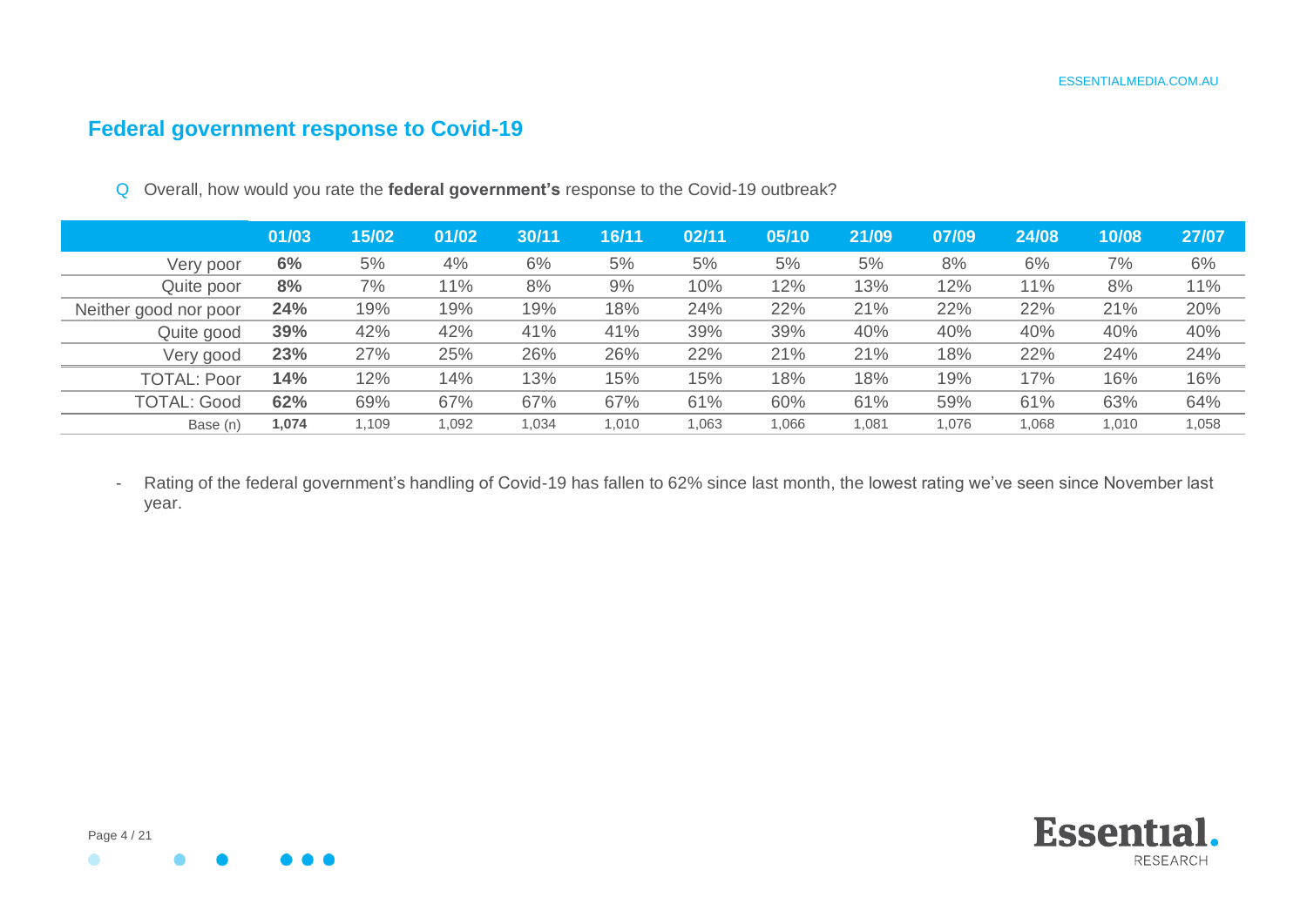## **State government response to Covid-19**

Q How would you rate your **state government's** response to the Covid-19 outbreak?

| [OTAL: Good」 | 01/03 | 15/02 | 01/02 | 30/11 | 16/11 | 02/11 | 05/10 | 21/09 | 07/09 | 24/08 | 10/08 | 27/07 |
|--------------|-------|-------|-------|-------|-------|-------|-------|-------|-------|-------|-------|-------|
| <b>NSW</b>   | 72%   | 72%   | 71%   | 76%   | 75%   | 68%   | 65%   | 67%   | 57%   | 59%   | 61%   | 62%   |
| <b>VIC</b>   | 49%   | 59%   | 61%   | 60%   | 59%   | 55%   | 45%   | 47%   | 50%   | 47%   | 49%   | 53%   |
| QLD          | 73%   | 76%   | 78%   | 72%   | 71%   | 69%   | 69%   | 68%   | 66%   | 73%   | 68%   | 67%   |
| <b>SA</b>    | 78%   | 79%   | 80%   | 70%   | 76%   | 77%   | 81%   | 81%   | 74%   | 65%   | 72%   | 76%   |
| WA           | 85%   | 88%   | 80%   | 83%   | 82%   | 81%   | 83%   | 84%   | 87%   | 84%   | 86%   | 82%   |

- The rating of the VIC government has dropped further down to 49% (from 59% mid last month). This is the lowest rating since October last year.
- Positive rating of the QLD and WA governments has decreased slightly to 73% and 85% respectively (from 76% and 88% mid last month).
- Rating of the NSW and SA governments remain virtually unchanged at 72% and 78% respectively.



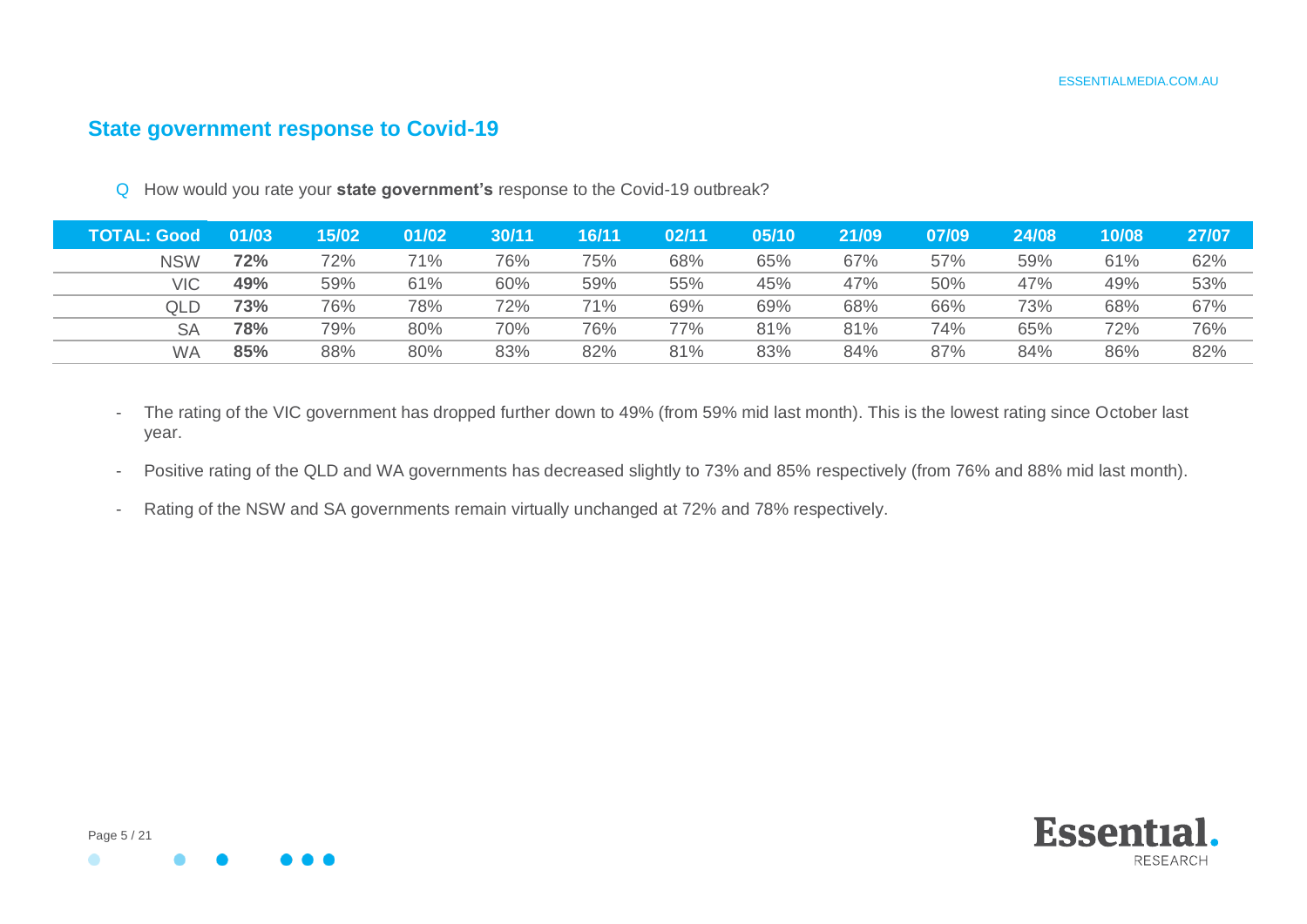### **Uptake of a Covid-19 vaccine**

Q The Covid-19 vaccine rollout has begun in Australia.

Once a vaccine becomes available to you, how long would you wait before taking it?

|                                                                             | 01/03 | 18/01 | 14/12 | 10/08 |
|-----------------------------------------------------------------------------|-------|-------|-------|-------|
| I'd get vaccinated as soon as<br>possible / I've already been<br>vaccinated | 50%   | 42%   | 43%   | 56%   |
| I'd get vaccinated, but wouldn't<br>do it straight away                     | 40%   | 47%   | 46%   | 35%   |
| I'd never get vaccinated                                                    | 10%   | 11%   | 10%   | 8%    |
| Base (n)                                                                    | 1.074 | 1.084 | 1.071 | 1.010 |

- With the launch of the Covid-19 vaccine nationwide rollout last week, about half (50%) now say they would get vaccinated as soon as possible – a noticeable rise from the 42% in January. Correspondingly, fewer people now say that would get vaccinated but not straight away (40% to 47% in January).

- 1 in 10 say that would never get vaccinated, consistent with levels seen in the last few months.

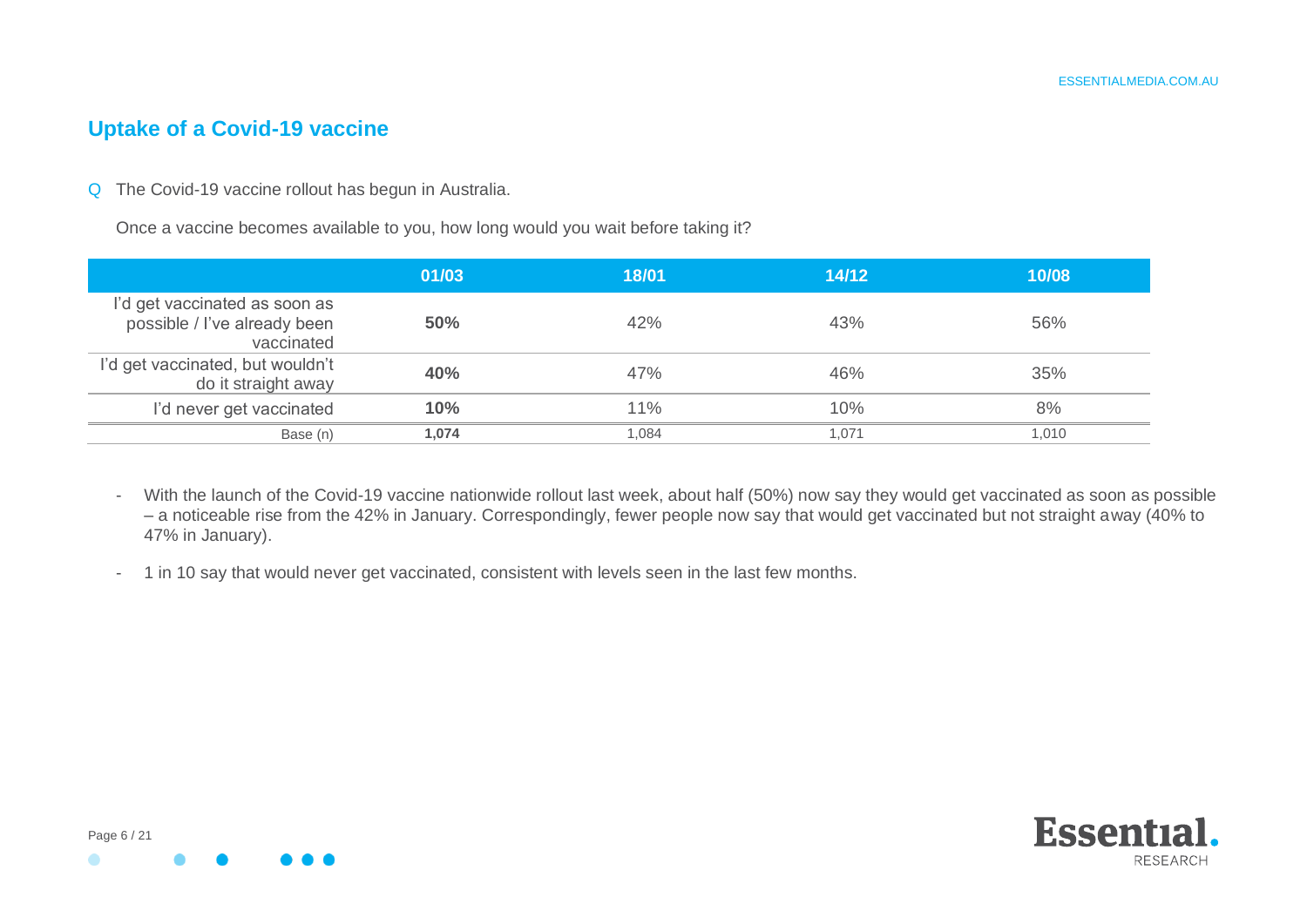# **Uptake of a Covid-19 vaccine**

Q The Covid-19 vaccine rollout has begun in Australia.

Once a vaccine becomes available to you, how long would you wait before taking it?

|                                                                             |              | <b>Gender</b><br><b>Age Group</b> |               |       |       |       | <b>Federal Voting Intention</b> |                                   |               |                               |
|-----------------------------------------------------------------------------|--------------|-----------------------------------|---------------|-------|-------|-------|---------------------------------|-----------------------------------|---------------|-------------------------------|
|                                                                             | <b>Total</b> | <b>Male</b>                       | <b>Female</b> | 18-34 | 35-54 | $55+$ | Labor                           | <b>TOTAL:</b><br><b>Coalition</b> | <b>Greens</b> | <b>TOTAL:</b><br><b>Other</b> |
| I'd get vaccinated as soon as<br>possible / I've already been<br>vaccinated | 50%          | 58%                               | 42%           | 41%   | 44%   | 63%   | 50%                             | 56%                               | 58%           | 45%                           |
| I'd get vaccinated, but wouldn't<br>do it straight away                     | 40%          | 34%                               | 46%           | 47%   | 43%   | 31%   | 41%                             | 38%                               | 33%           | 37%                           |
| I'd never get vaccinated                                                    | 10%          | 7%                                | 12%           | 11%   | 13%   | 6%    | 10%                             | 6%                                | 8%            | 18%                           |
| Base (n)                                                                    | 1.074        | 527                               | 547           | 326   | 363   | 385   | 335                             | 396                               | 106           | 138                           |

- Those most likely to get the vaccine immediately include men (58%) and those aged over 55 (63%).
- Those voting for independent or minor parties are the most likely to say they would never get vaccinated (18%).

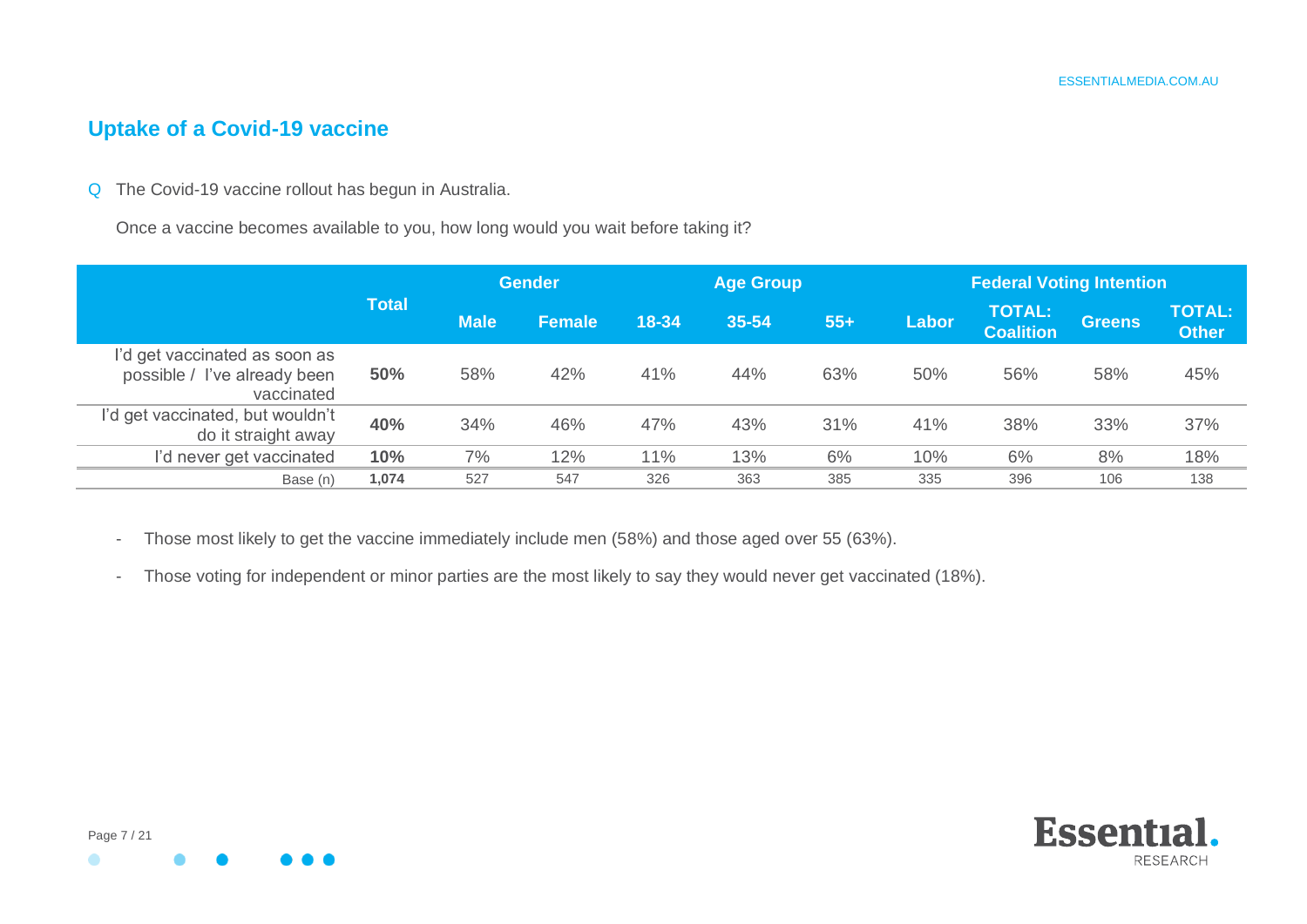#### **Confidence in Covid-19 vaccine rollout**

Q As vaccinations against Covid-19 are rolled out across Australia, how confident are you in each of the following?

**That the rollout of vaccinations against Covid-19 in Australia will be…**

| <b>TOTAL: Confident</b>                               | 01/03      | 01/02 |
|-------------------------------------------------------|------------|-------|
| done efficiently                                      | <b>68%</b> | 68%   |
| done safely                                           | 73%        | 72%   |
| effective at stopping Covid-<br>19 within the country | 64%        | 58%   |
| Base (n)                                              | 1.074      | 1.092 |

- With the Covid-19 vaccine rollout underway, more people are now confident it will be effective at stopping Covid-19 within the country (64% to 58% last month).
- Most people are also confident the rollout will be done efficiently (68%) and that it will be done safely (73%), consistent with levels last month.



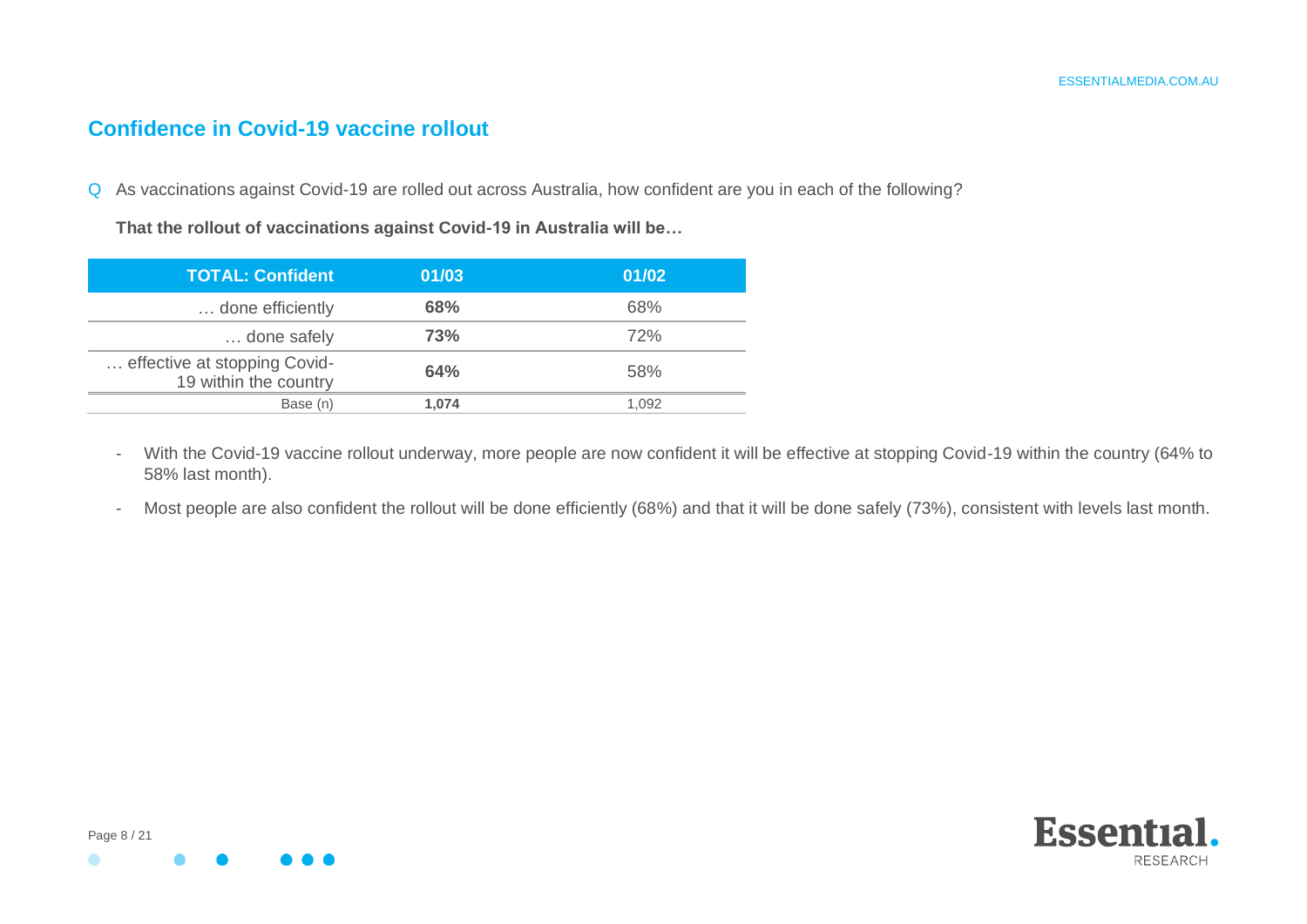#### **Confidence in Covid-19 vaccine rollout**

Q As vaccinations against Covid-19 are rolled out across Australia, how confident are you in each of the following?

|                                                      |              |             | <b>Gender</b> |       | <b>Age Group</b> |       | <b>Federal Voting Intention</b> |                                   |               |                               |
|------------------------------------------------------|--------------|-------------|---------------|-------|------------------|-------|---------------------------------|-----------------------------------|---------------|-------------------------------|
| <b>TOTAL: Confident</b>                              | <b>Total</b> | <b>Male</b> | <b>Female</b> | 18-34 | 35-54            | $55+$ | Labor                           | <b>TOTAL:</b><br><b>Coalition</b> | <b>Greens</b> | <b>TOTAL:</b><br><b>Other</b> |
| done efficiently                                     | 68%          | 74%         | 61%           | 67%   | 64%              | 73%   | 66%                             | 78%                               | 66%           | 58%                           |
| done safely                                          | 73%          | 80%         | 67%           | 71%   | 69%              | 80%   | 70%                             | 84%                               | 78%           | 61%                           |
| effective at stopping Covid-19<br>within the country | 64%          | 72%         | 57%           | 63%   | 61%              | 69%   | 64%                             | 75%                               | 65%           | 52%                           |
| Base (n)                                             | 1.074        | 527         | 547           | 326   | 363              | 385   | 335                             | 396                               | 106           | 138                           |

- While confidence in the Covid-19 rollout is relatively high across all demographics, those who are older are more confident than younger cohorts. For example, 80% of those over 55 are confident it will be done safely, compared to 69% those aged 35-54 and 71% of those 18-34. This trend is also reflected in confidence in the rollout's efficiency and effectiveness.
- Out of all voters, Coalition voters are the most confident that the vaccine rollout will be done safely, with 84% who are confident and of this, over a third (33%) who are very confident.

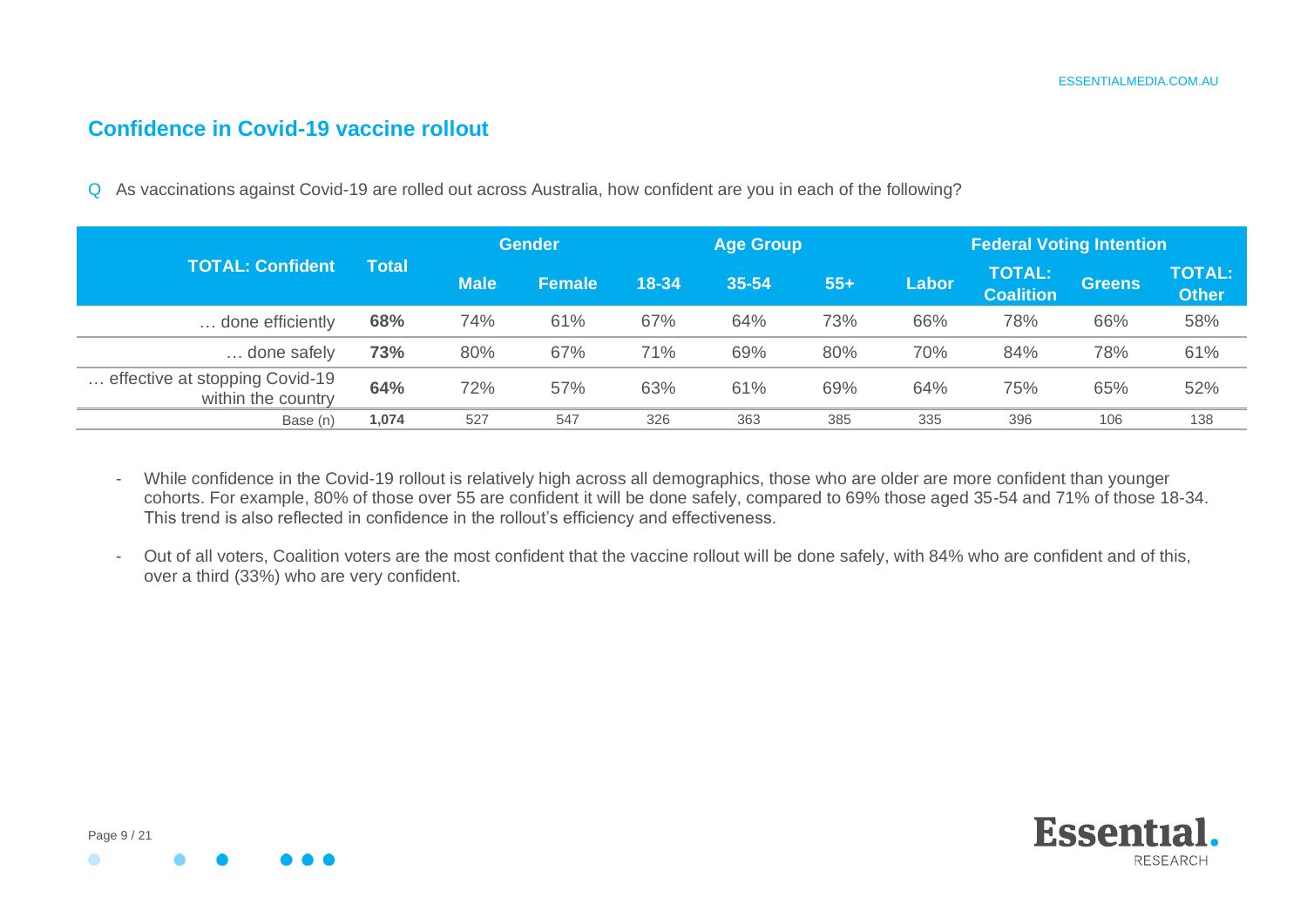#### **Leader attributes – Scott Morrison**

Q Which of the following describe your opinion of the Prime Minister, Scott Morrison?

|                                   | <b>Total</b> | <b>Change from</b><br>May'20 | <b>May'20</b>            | Jan'20                   | <b>Oct'19</b>            | <b>Dec'18</b>            |
|-----------------------------------|--------------|------------------------------|--------------------------|--------------------------|--------------------------|--------------------------|
| Good in a crisis                  | 59%          | $-7%$                        | 66%                      | 32%                      | 51%                      | 41%                      |
| Trustworthy                       | 52%          | $-4%$                        | 56%                      | 40%                      | 43%                      | 39%                      |
| More honest than most politicians | 50%          | $-1%$                        | 51%                      | 39%                      | 44%                      | 39%                      |
| Visionary                         | 41%          | $-7%$                        | 48%                      | 30%                      | 42%                      | 38%                      |
| Out of touch with ordinary people | 56%          | $+9%$                        | 47%                      | 62%                      | 56%                      | 54%                      |
| Avoids responsibility             | 49%          | $\overline{\phantom{a}}$     | $\overline{\phantom{0}}$ | $\overline{\phantom{a}}$ | $\overline{\phantom{a}}$ | $\,$                     |
| In control of their team          | 56%          | $\overline{\phantom{a}}$     | $\overline{\phantom{0}}$ | $\overline{\phantom{a}}$ | $\overline{\phantom{a}}$ | $\overline{\phantom{a}}$ |
| Base (n)                          | 1,074        |                              | 1.059                    | 1,081                    | 1,088                    | 1,026                    |

- Over half (56%) now think Scott Morrison is out of touch with ordinary people. This is up 9 percentage points since May'20 (47%).
- Fewer Australians think the Prime Minister is good in a crisis (down 7 percentage points since May'20 to 59%) and that he is visionary (also down 7% percentage points since May'20 to 41%).
- Less people also think he is trustworthy (down 4 percentage points to 52%) and about the same number think he is more honest than most politicians (50%).

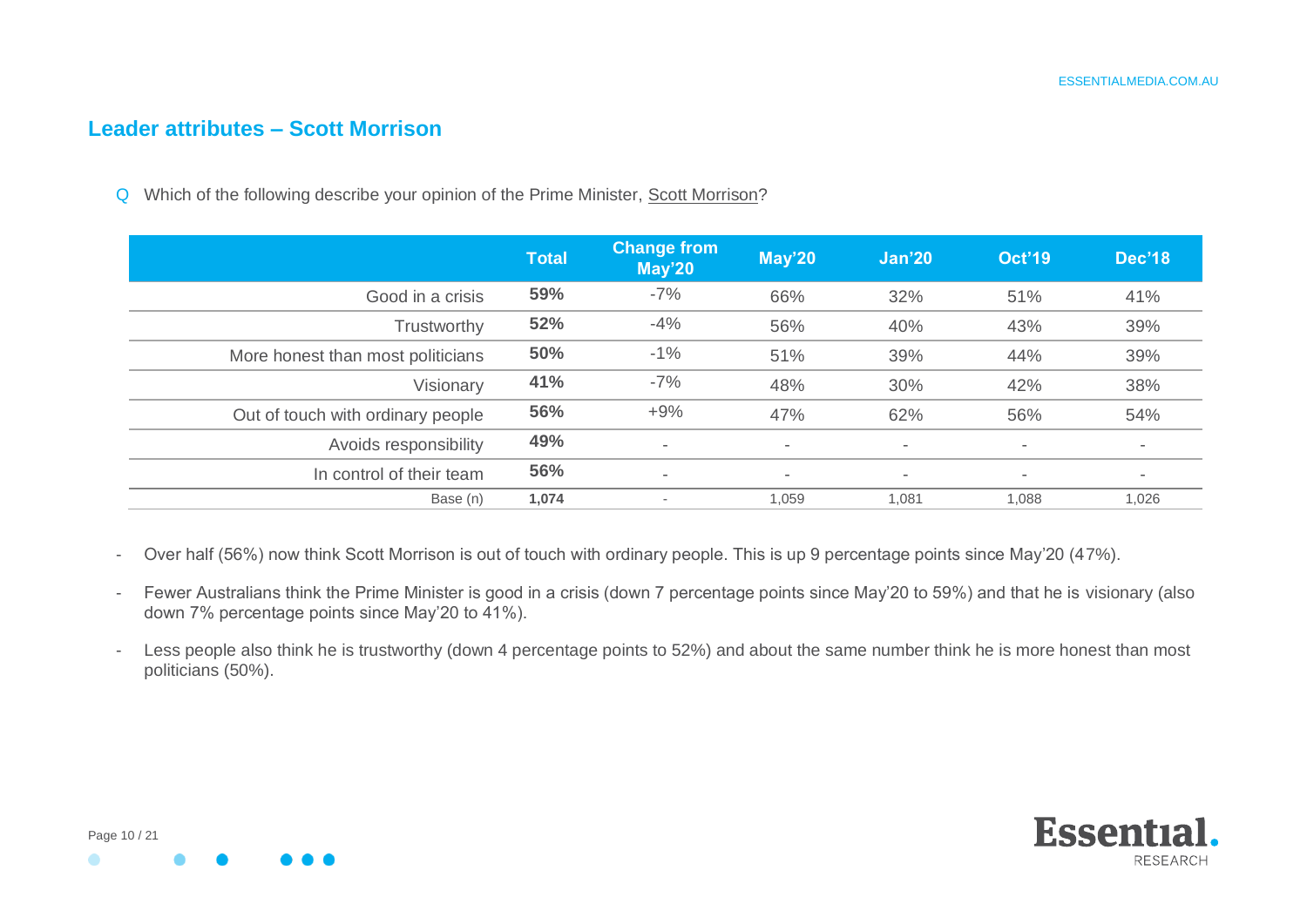#### **Views towards gender equality in Australia**

Q To what extent do you agree or disagree with the following statements about gender equality in Australia?

| <b>TOTAL: Agree</b>                                                                                | Mar <sub>21</sub> | <b>Change from</b><br><b>Jun'20</b> | Jun'20 | <b>Sep'18</b> | Mar'16 |
|----------------------------------------------------------------------------------------------------|-------------------|-------------------------------------|--------|---------------|--------|
| Gender equality, meaning that men and women<br>are equal, has come far enough already              | 45%               | $-2%$                               | 47%    | 47%           | 38%    |
| Gender equality has already been mostly<br>achieved                                                | 50%               | $-1\%$                              | 51%    | 47%           | 41%    |
| Work to achieve gender equality today benefits<br>mostly well-to-do people                         | 60%               | $+4%$                               | 56%    | 45%           | 39%    |
| There should be laws that require equal salaries<br>for men and women in the same position         | 83%               | $+3%$                               | 80%    | 78%           | 78%    |
| Although there has been significant progress on<br>gender equality there is still a long way to go | 76%               | $+5%$                               | 71%    | 66%           | 71%    |
| Base (n)                                                                                           | 1.074             |                                     | 1.085  | 1.030         | 1.001  |

- 76% of people agree that although there has been significant progress on gender equality there is still a long way to go (up 5 percentage points since June last year) and consistent with the upwards trend since Sep'18.
- 60% now think work to achieve gender equality today benefits mostly well-to-do people and 83% think there should be laws that require equal salaries for men and women in the same position. Agreement towards these statements has risen slightly by 4 and 3 percentage points respectively since Jun'20.
- Slightly fewer think gender equality has come far enough already (down 2 percentage points to 45%) and half (50%) still think gender equality has already been mostly achieved.

**Essential RESEARCH** 

Page 11 / 21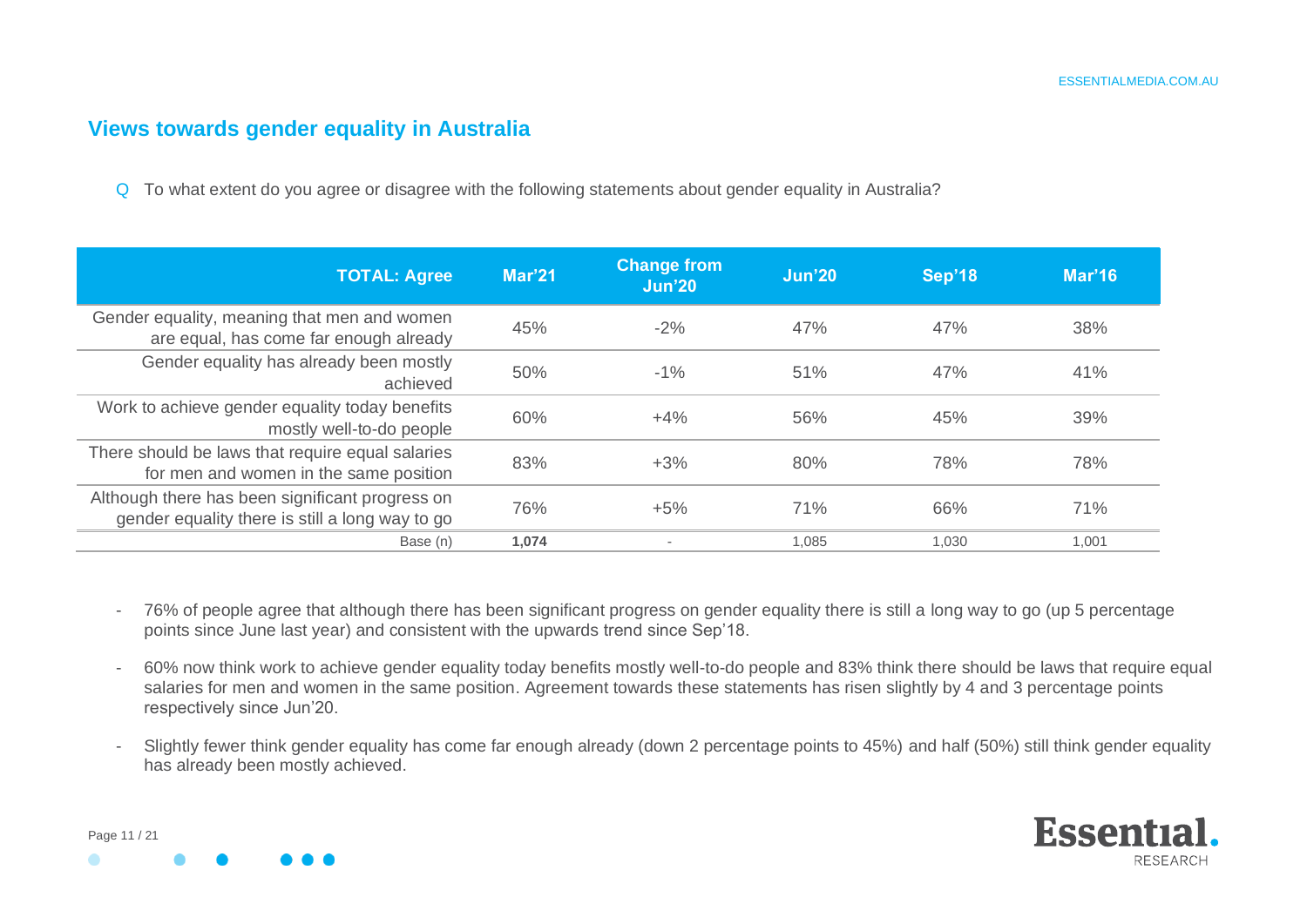#### **Views towards gender equality in Australia**

Q To what extent do you agree or disagree with the following statements about gender equality in Australia?

|                                                                                                    |       |             | <b>Gender</b> |           | <b>Age Group</b> |       |       | <b>Federal Voting Intention</b>   |               |                               |  |
|----------------------------------------------------------------------------------------------------|-------|-------------|---------------|-----------|------------------|-------|-------|-----------------------------------|---------------|-------------------------------|--|
| <b>TOTAL: Agree</b>                                                                                | Total | <b>Male</b> | Female        | $18 - 34$ | 35-54            | $55+$ | Labor | <b>TOTAL:</b><br><b>Coalition</b> | <b>Greens</b> | <b>TOTAL:</b><br><b>Other</b> |  |
| Gender equality, meaning that men and women<br>are equal, has come far enough already              | 45%   | 56%         | 34%           | 45%       | 51%              | 39%   | 40%   | 52%                               | 22%           | 52%                           |  |
| Gender equality has already been mostly<br>achieved                                                | 50%   | 62%         | 39%           | 52%       | 54%              | 45%   | 46%   | 58%                               | 29%           | 55%                           |  |
| Work to achieve gender equality today benefits<br>mostly well-to-do people                         | 60%   | 63%         | 57%           | 69%       | 65%              | 47%   | 61%   | 57%                               | 60%           | 64%                           |  |
| There should be laws that require equal salaries<br>for men and women in the same position         | 83%   | 77%         | 89%           | 82%       | 82%              | 86%   | 87%   | 83%                               | 87%           | 77%                           |  |
| Although there has been significant progress on<br>gender equality there is still a long way to go | 76%   | 69%         | 82%           | 78%       | 77%              | 72%   | 80%   | 69%                               | 92%           | 74%                           |  |
| Base (n)                                                                                           | 1,074 | 527         | 547           | 326       | 363              | 385   | 335   | 396                               | 106           | 138                           |  |

- Agreement that there should be laws that require equal salaries for men and women in the same position is high overall, with 89% of women and 77% of men agreeing. Of this, 73% of women and 49% of men strongly agree.
- Many also agree although there has been significant progress on gender equality there is still a long way to go, with 82% of women and 69% of men in agreement with this (respectively, 50% and 38% strongly agree).
- However, men are still more likely than women to agree that gender equality has come far enough already (56% to 34%) and that it has already been mostly achieved (62% to 39%).

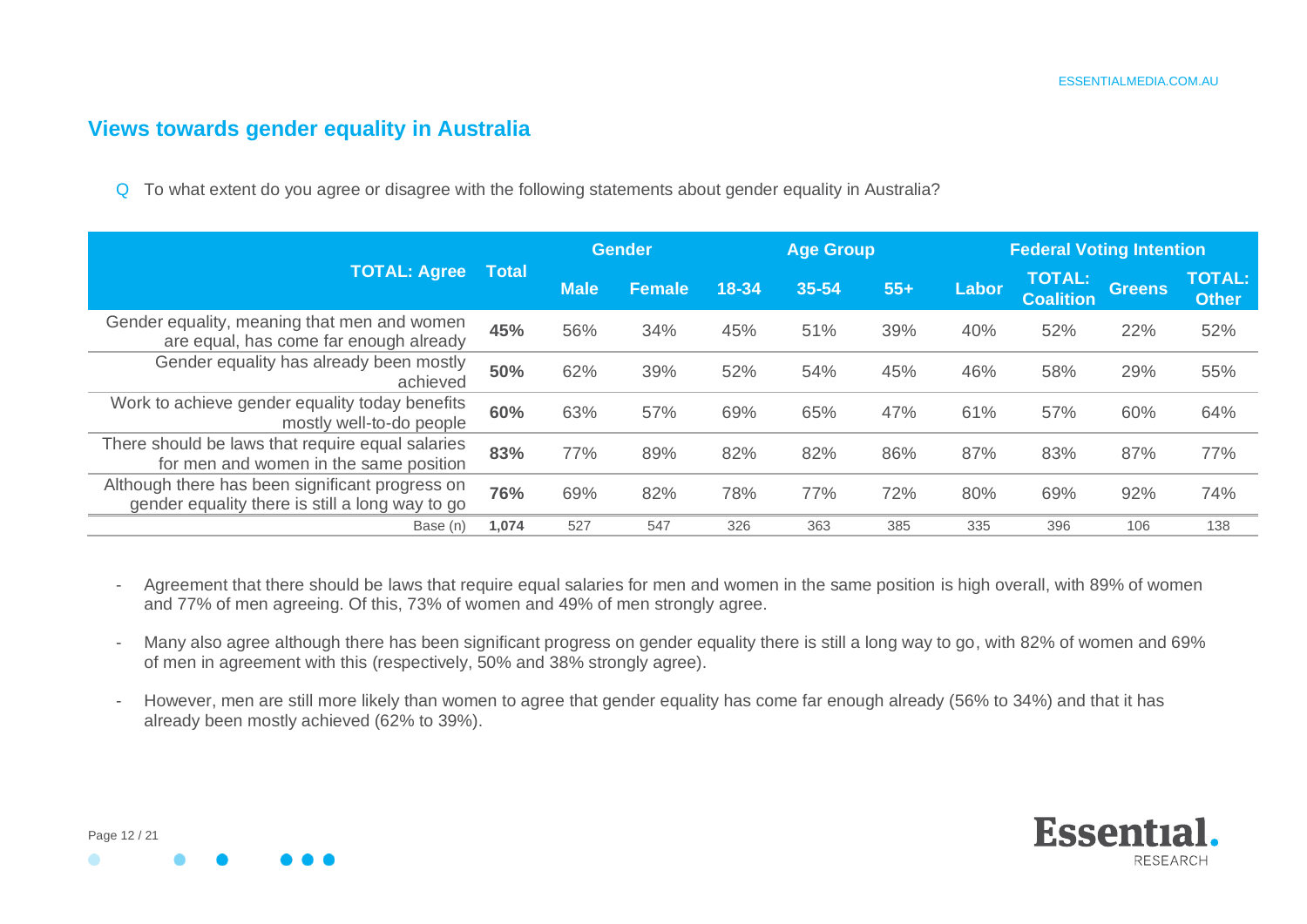#### **Trust in institutions to ensure work is a safe place for women**

Q How much would you trust the following institutions to ensure work is a safe place for women?

|                          | <b>TOTAL:</b><br><b>Trust</b> | <b>TOTAL:</b><br>Don't trust | Have a lot of Have some<br>trust | trust | trust | Have little Have no trust<br>at all | <b>Unsure</b> |
|--------------------------|-------------------------------|------------------------------|----------------------------------|-------|-------|-------------------------------------|---------------|
| Public service           | 50%                           | 42%                          | 14%                              | 37%   | 30%   | 11%                                 | 8%            |
| Private companies        | 48%                           | 42%                          | 11%                              | 37%   | 31%   | 12%                                 | 9%            |
| <b>Political offices</b> | 34%                           | 59%                          | 10%                              | 24%   | 33%   | 26%                                 | 7%            |
| Sporting clubs           | 40%                           | 51%                          | 10%                              | 29%   | 35%   | 17%                                 | 9%            |
| Entertainment industry   | 36%                           | 55%                          | 11%                              | 25%   | 36%   | 20%                                 | 8%            |

- Overall, trust in institutions to ensure work is a safe place for women is lacking. However, there is the least trust in political offices 59% don't trust political offices to ensure this, and of this, nearly a third (26%) have no trust at all.
- The entertainment industry tracks only slightly ahead of political offices with 55% not trusting it to ensure work is a safe place for women.
- About half trust the public service and private companies (50% and 48% respectively) to ensure this, however of this the majority only have some trust – only 14% and 11% have a lot of trust in public service and private companies respectively.

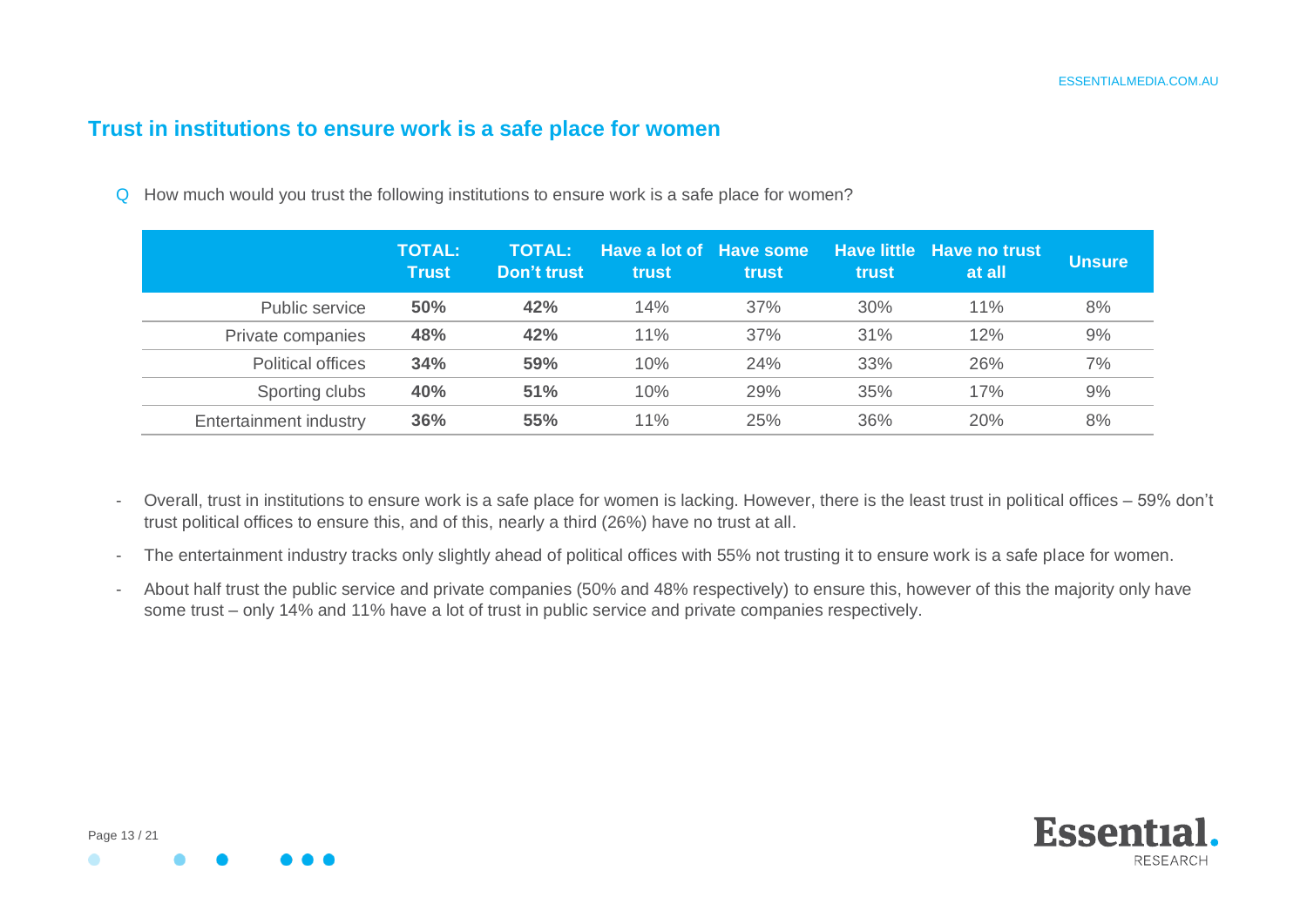# **Trust in institutions to ensure work is a safe place for women**

Q How much would you trust the following institutions to ensure work is a safe place for women?

|                          |         |             | <b>Gender</b> |       | <b>Age Group</b> |       |       | <b>Federal Voting Intention</b>   |                             |                               |
|--------------------------|---------|-------------|---------------|-------|------------------|-------|-------|-----------------------------------|-----------------------------|-------------------------------|
| <b>TOTAL: Trust</b>      | ⊟ Total | <b>Male</b> | <b>Female</b> | 18-34 | 35-54            | $55+$ | Labor | <b>TOTAL:</b><br><b>Coalition</b> | Greens<br>53%<br>49%<br>21% | <b>TOTAL:</b><br><b>Other</b> |
| Public service           | 50%     | 56%         | 45%           | 52%   | 55%              | 44%   | 51%   | 57%                               |                             | 40%                           |
| Private companies        | 48%     | 56%         | 41%           | 48%   | 48%              | 49%   | 46%   | 56%                               |                             | 49%                           |
| <b>Political offices</b> | 34%     | 41%         | 27%           | 34%   | 38%              | 30%   | 30%   | 45%                               |                             | 31%                           |
| Sporting clubs           | 40%     | 49%         | 30%           | 39%   | 42%              | 37%   | 40%   | 44%                               | 26%                         | 45%                           |
| Entertainment industry   | 36%     | 42%         | 31%           | 32%   | 43%              | 33%   | 37%   | 41%                               | 25%                         | 41%                           |
| Base (n)                 | 1,074   | 527         | 547           | 326   | 363              | 385   | 335   | 396                               | 106                         | 138                           |

- While trust in political offices is low overall, just 27% of women trust political offices to ensure work is a safe place for them.
- Compared to other voters, Greens voters are the least likely to trust political offices to ensure a safe working environment for women (21% to 30% Labor voters, 45% Coalition and 31% minor and independent party voters).

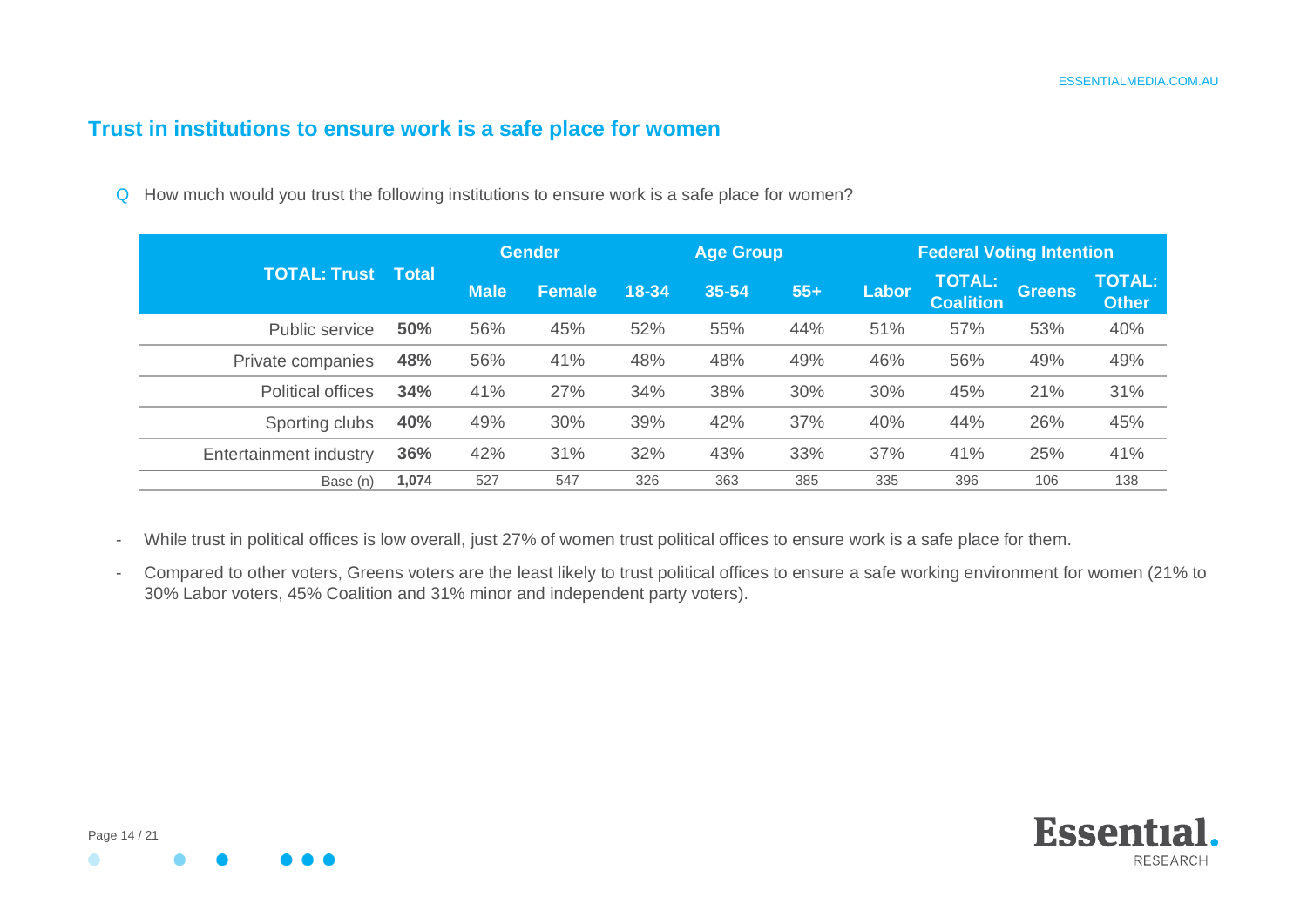#### **Views towards sexual assault of women in Parliament**

Q To what extent do you agree or disagree with the following statements about the recent allegations of rape and sexual assault from women working in Parliament?

|                                                                                                                                      |              | Gender<br><b>Age Group</b> |               |           |       |       |       | <b>Federal Voting Intention</b>   |               |                               |  |
|--------------------------------------------------------------------------------------------------------------------------------------|--------------|----------------------------|---------------|-----------|-------|-------|-------|-----------------------------------|---------------|-------------------------------|--|
| <b>TOTAL: Agree</b>                                                                                                                  | <b>Total</b> | <b>Male</b>                | <b>Female</b> | $18 - 34$ | 35-54 | $55+$ | Labor | <b>TOTAL:</b><br><b>Coalition</b> | <b>Greens</b> | <b>TOTAL:</b><br><b>Other</b> |  |
| The government has been more interested in<br>protecting itself than the interests of those who<br>have been assaulted               | 65%          | 62%                        | 68%           | 66%       | 69%   | 61%   | 76%   | 51%                               | 88%           | 69%                           |  |
| Women can face a hard time in workplaces in all<br>professions, but politics has a particular problem<br>with harassment and assault | 61%          | 58%                        | 64%           | 62%       | 64%   | 58%   | 67%   | 54%                               | 75%           | 56%                           |  |
| Workplaces only change when women are<br>equally represented in leadership positions                                                 | 57%          | 52%                        | 62%           | 60%       | 59%   | 53%   | 60%   | 52%                               | 69%           | 57%                           |  |
| There is no difference in the way the different<br>political parties treat women                                                     | 45%          | 54%                        | 37%           | 36%       | 44%   | 54%   | 41%   | 53%                               | 30%           | 48%                           |  |
| Base (n)                                                                                                                             | 1,074        | 527                        | 547           | 326       | 363   | 385   | 335   | 396                               | 106           | 138                           |  |

- 65% agree the government has been more interested in protecting itself than the interests of those who have been assaulted, with Greens voters most likely to agree with this statement (88%), followed by Labor voters (76%) and minor and independent party voters (69%). About half (51%) of Coalition voters agree with this.
- Less than half (45%) agree there is no difference in the way the different political parties treat women. Of this, 53% of Coalition voters agree, compared to 30% of Greens voters, 41% of Labor voters and 48% of minor and independent party voters.
- 61% agree women can face a hard time in workplaces in all professions, but politics has a particular problem with harassment and assault. 44% of Greens voters strongly agree with this, compared to 34% Labor voters and 35% minor and independent party voters. Only 21% of Coalition voters strongly agree with this statement.



Page 15 / 21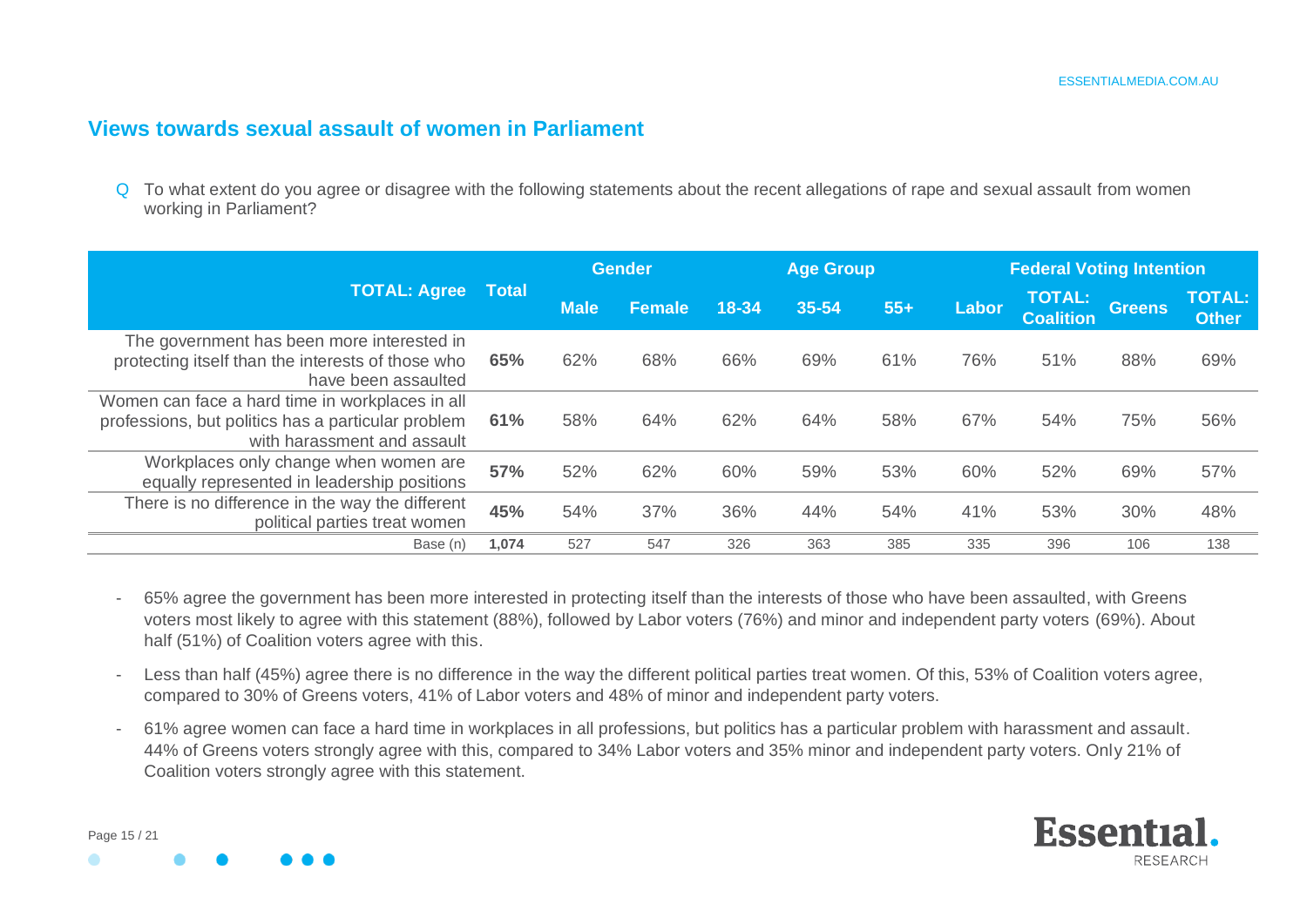- 57% agree workplaces only change when women are equally represented in leadership positions and while agreement towards this is consistent across most demographics, men are more likely than women to disagree (20% to 9% respectively).



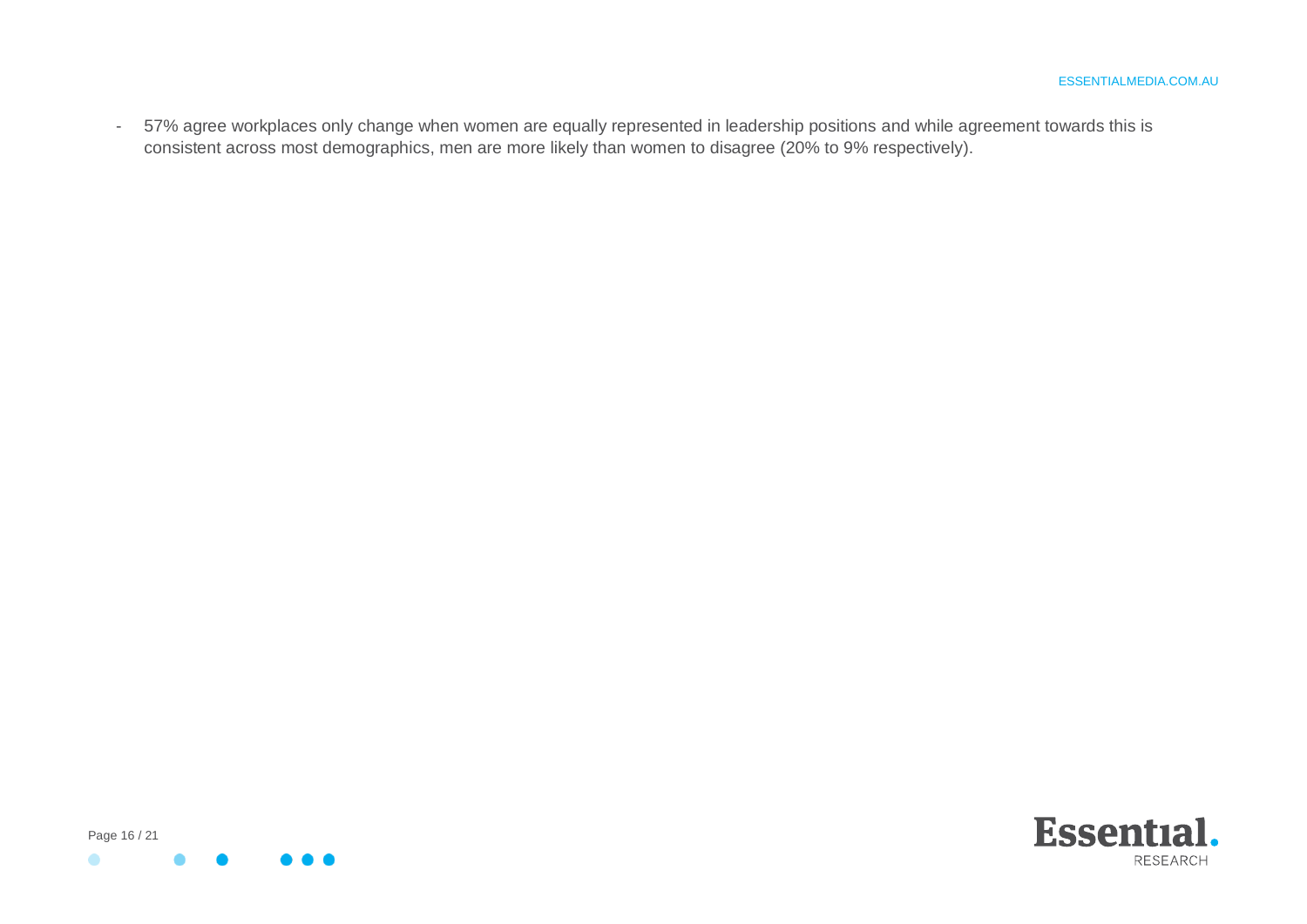#### **Frequency of reading news on technology platforms**

Q How frequently do you use technology platforms like Google and social media to search for and read news articles?

|                                  | Mar'21 | Sep'20 |
|----------------------------------|--------|--------|
| At least daily                   | 49%    | 52%    |
| At least once a week             | 24%    | 22%    |
| At least once a month            | 7%     | 8%     |
| Less frequently than one a month | 10%    | 6%     |
| <b>Never</b>                     | 11%    | 11%    |
| Base (n)                         | 1,074  | 1.076  |

|                                  | <b>Total</b> | <b>Age Group</b> |       |       |  |  |
|----------------------------------|--------------|------------------|-------|-------|--|--|
|                                  |              | 18-34            | 35-54 | $55+$ |  |  |
| At least daily                   | 49%          | 51%              | 58%   | 38%   |  |  |
| At least once a week             | 24%          | 28%              | 25%   | 20%   |  |  |
| At least once a month            | 7%           | 10%              | 6%    | 5%    |  |  |
| Less frequently than one a month | 10%          | 7%               | 6%    | 17%   |  |  |
| <b>Never</b>                     | 11%          | 4%               | 6%    | 20%   |  |  |
| Base (n)                         | 1,074        | 326              | 363   | 385   |  |  |

- Just under half (49%) of adult Australians use Google and social media to search and read news on a daily basis (down 3 percentage points since Sep'20). A further 24% use these platforms at least weekly.
- People aged 35-54 are the heaviest consumers of news through Google and social media, with 58% using these platforms on a daily basis.



Page 17 / 21

 $\bullet$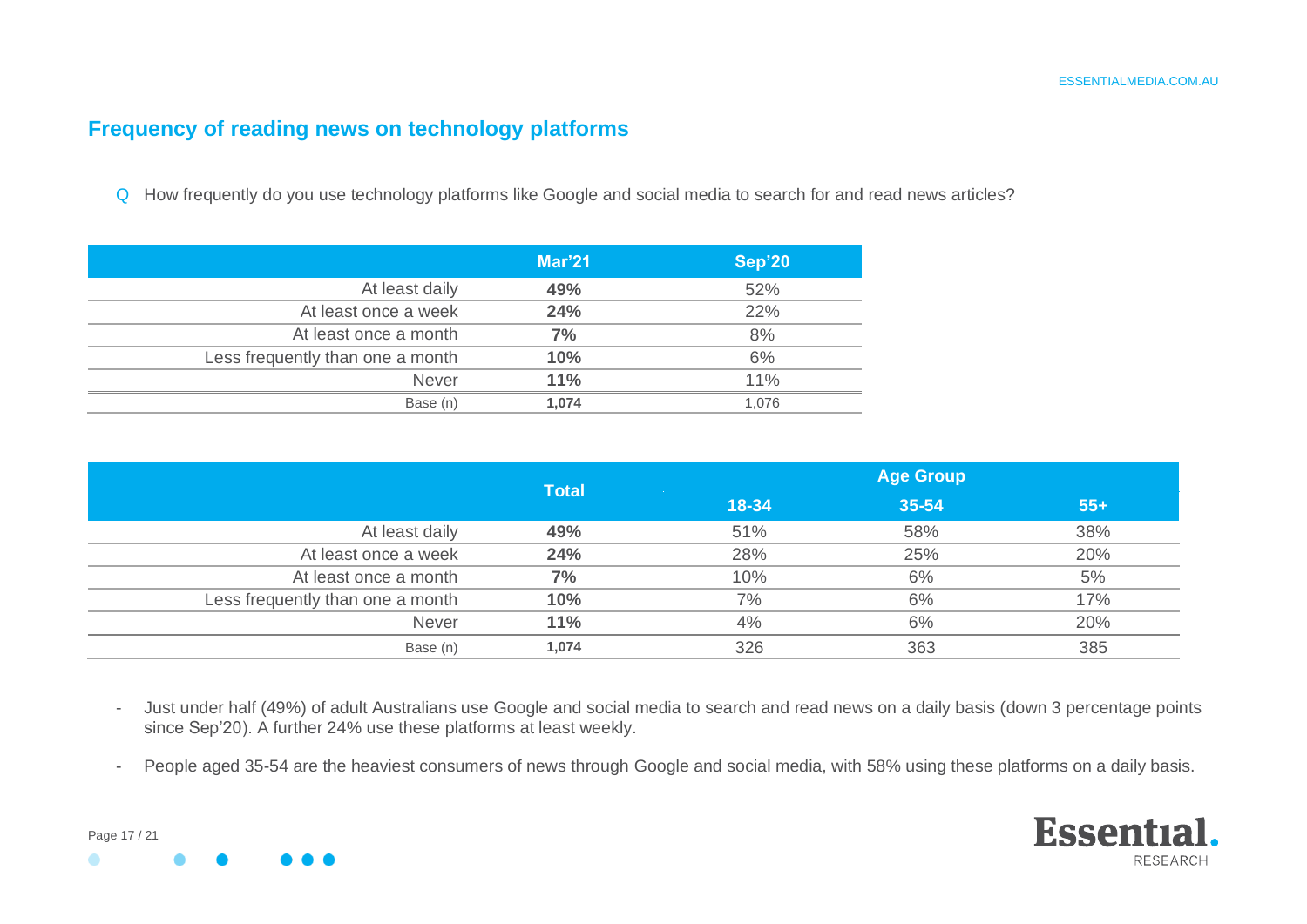## **Support towards measures to regulate big tech companies**

Q To what extent would you support or oppose the following measures if they were introduced to regulate big tech companies?

|                                                                                                                                          | <b>TOTAL:</b><br><b>Support</b> | <b>TOTAL:</b><br><b>Oppose</b> |
|------------------------------------------------------------------------------------------------------------------------------------------|---------------------------------|--------------------------------|
| Force tech companies to remove misinformation and<br>disinformation from their platforms                                                 | <b>76%</b>                      | 8%                             |
| Require tech companies to let you know all the information about<br>you they hold and give you the right to remove it from their servers | <b>76%</b>                      | 10%                            |
| Prevent tech companies from selling your personal information to<br>other companies                                                      | 79%                             | 8%                             |
| Enforce upon tech companies the payment of tax on all<br>Australians earnings                                                            | 69%                             | 9%                             |

- Support towards the stated measures to regulate big tech companies is high overall. Support is highest for the measure to prevent tech companies from selling people's personal information to other companies (79%), followed by the measure to force tech companies to remove misinformation and disinformation from their platforms (76%), and the measure to require tech companies to let you know all the information about you they hold and give you the right to remove it from their servers (76%).
- 69% support the measure to enforce upon tech companies the payment of tax on all Australians earnings.

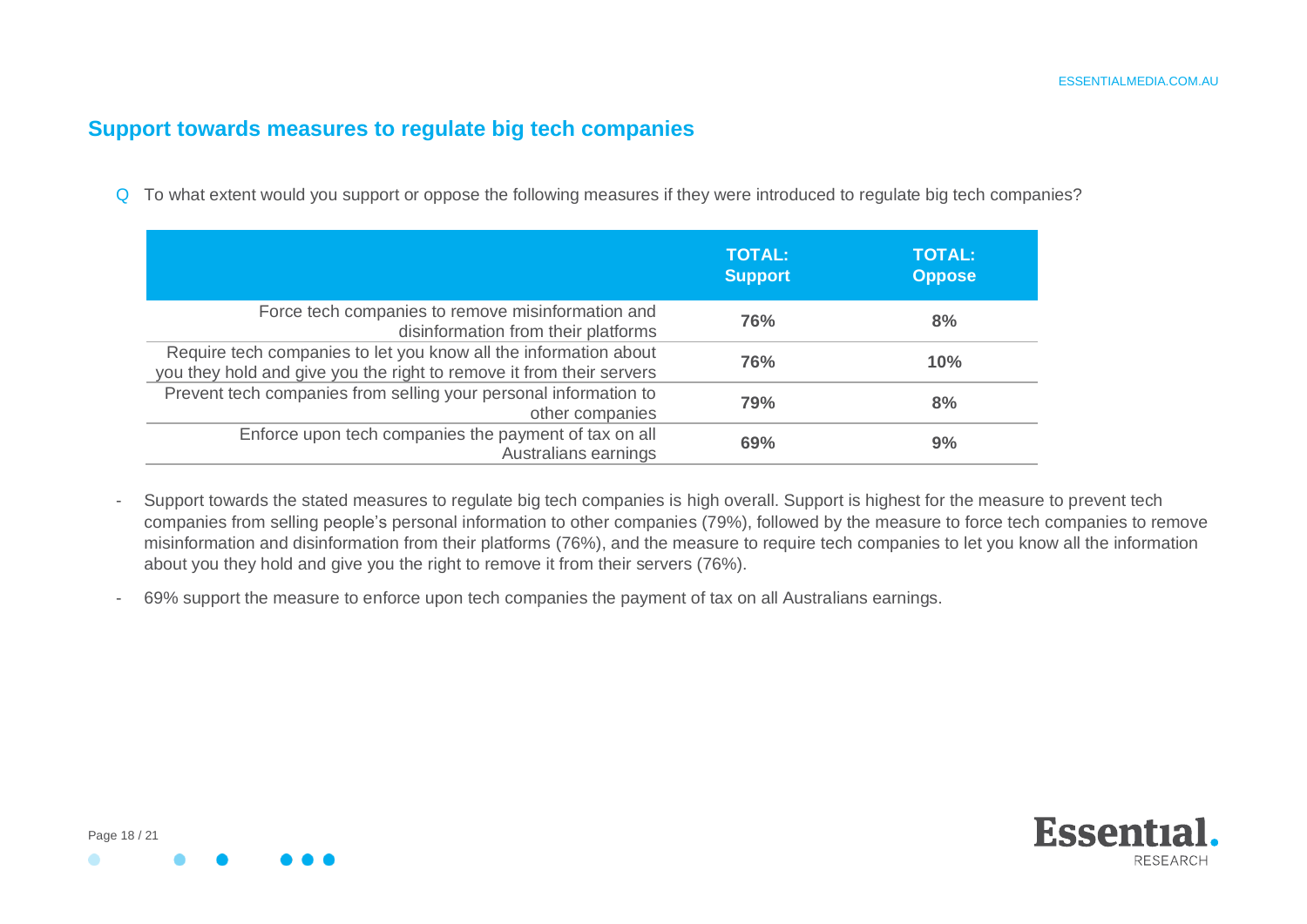#### **Support towards measures to regulate big tech companies**

Q To what extent would you support or oppose the following measures if they were introduced to regulate big tech companies?

|                                                                                                                                                   |              | <b>Gender</b> |               | <b>Age Group</b> |       |       | <b>Federal Voting Intention</b> |                                   |               |                               |
|---------------------------------------------------------------------------------------------------------------------------------------------------|--------------|---------------|---------------|------------------|-------|-------|---------------------------------|-----------------------------------|---------------|-------------------------------|
| <b>TOTAL: Support</b>                                                                                                                             | <b>Total</b> | <b>Male</b>   | <b>Female</b> | 18-34            | 35-54 | $55+$ | Labor                           | <b>TOTAL:</b><br><b>Coalition</b> | <b>Greens</b> | <b>TOTAL:</b><br><b>Other</b> |
| Force tech companies to<br>remove misinformation and<br>disinformation from their<br>platforms                                                    | 76%          | 74%           | 77%           | 70%              | 69%   | 87%   | 75%                             | 76%                               | 85%           | 75%                           |
| Require tech companies to let<br>you know all the information<br>about you they hold and give<br>you the right to remove it from<br>their servers | 76%          | 75%           | 76%           | 70%              | 71%   | 85%   | 78%                             | 77%                               | 81%           | 72%                           |
| Prevent tech companies from<br>selling your personal<br>information to other<br>companies                                                         | 79%          | 79%           | 79%           | 73%              | 75%   | 88%   | 78%                             | 80%                               | 85%           | 80%                           |
| Enforce upon tech companies<br>the payment of tax on all<br>Australians earnings                                                                  | 69%          | 73%           | 65%           | 57%              | 64%   | 84%   | 71%                             | 71%                               | 67%           | 74%                           |
| Base (n)                                                                                                                                          | 1,074        | 527           | 547           | 326              | 363   | 385   | 335                             | 396                               | 106           | 138                           |

- Support is highest among those over 55 towards preventing tech companies from selling your personal information to other companies (88% compared to 75% of those 35-54 and 73% of those 18-34).
- Those over 55 are also more likely to strongly support the measure to force tech companies to remove misinformation and disinformation from their platforms than younger cohorts (68% to 46% 35-54 and 44% 18-34).



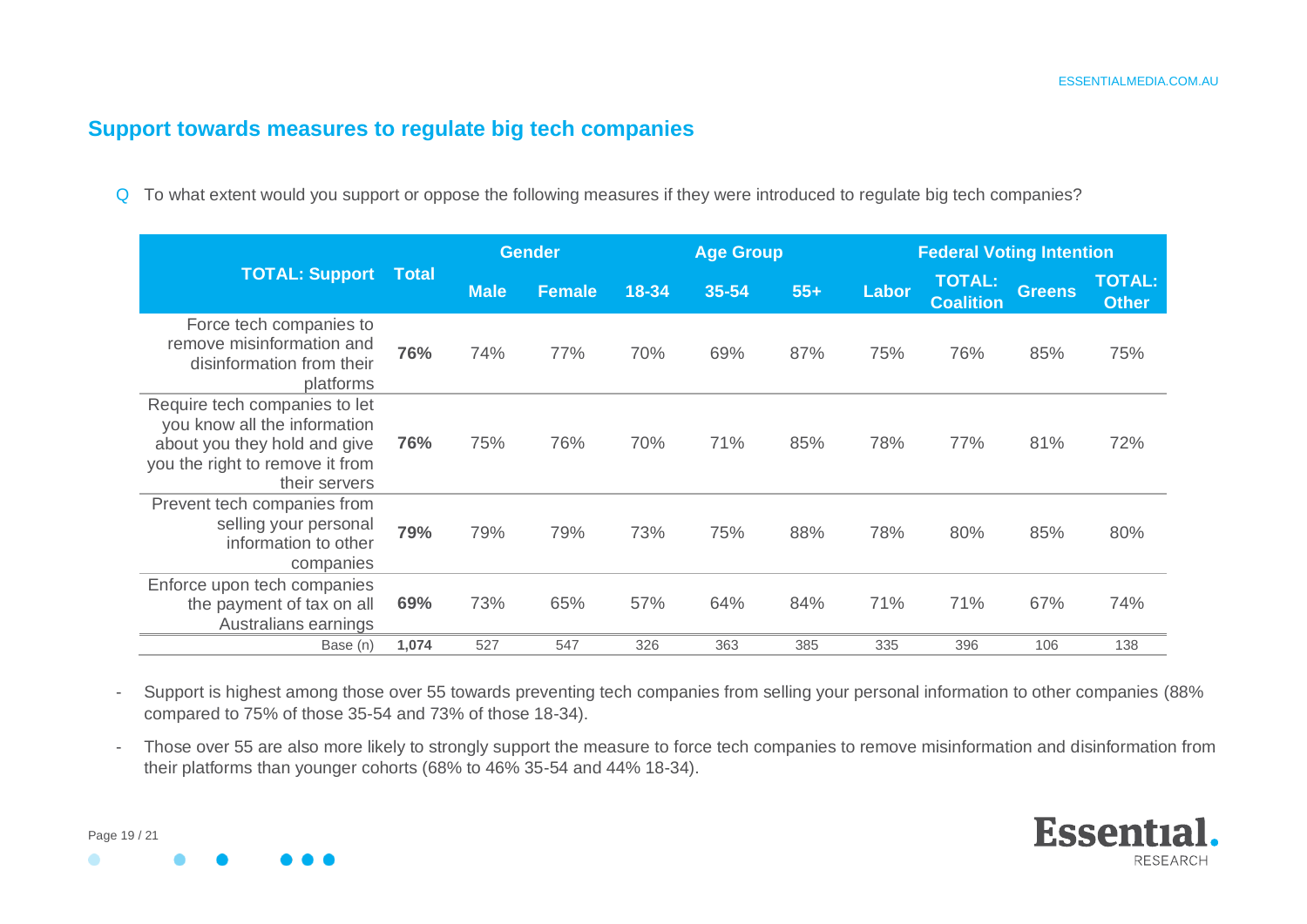- While support is high overall towards requiring tech companies to let you know all the information about you they hold and give you the right to remove it from their servers, again, those over 55 are more likely to strongly support this than younger audiences (63% to 51% 35-54 and 46% those 18-34).